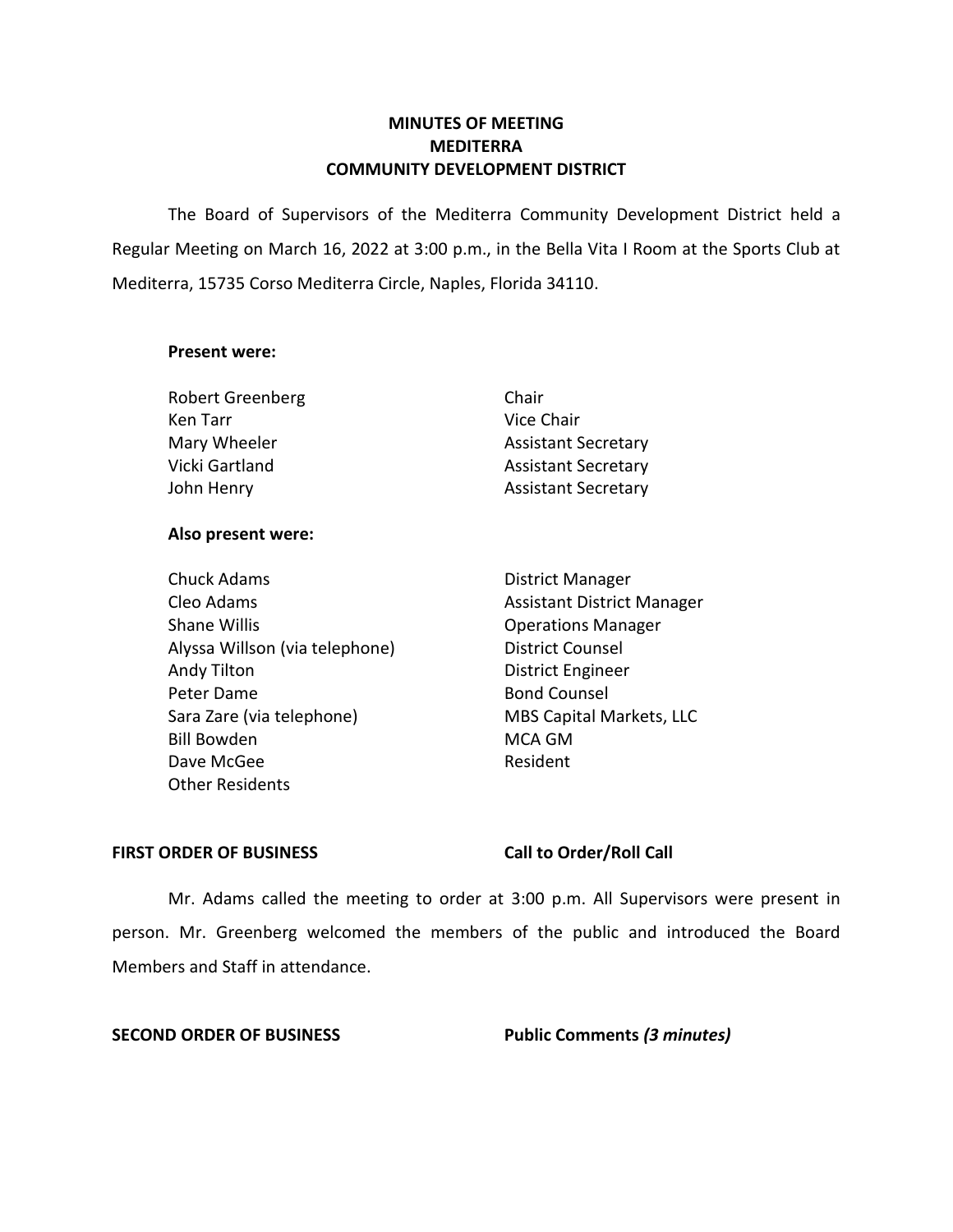Resident Dave McGee recollected that, in 2006, London Bay deeded a number of properties inside the conservation easement to the South Florida Water Management District (SFWMD). He acquired a copy of the deed and found that some areas deeded are managed by the CDD; however, another 50 to 100 parcels managed by the CDD were not actually deeded in that 2006 deed. He asked why there is a discrepancy. Mr. Greenberg stated he was not aware of that and Staff would research the matter. Mr. McGee stated he would provide the information to Mrs. Adams. Mr. Greenberg stated that anything the Board needs to address would become an agenda item; otherwise, a Staff member would respond to Mr. McGee. Mr. Greenberg thanked Mr. McGee for bringing this to the Board's attention.

#### **THIRD ORDER OF BUSINESS Chairman's Comments**

Mr. Greenberg thanked Mr. Henry for taking the lead in the bond refinancing.

Mr. Greenberg thanked Ms. Gartland for developing the annual community letter and a Frequently Asked Questions (FAQ) sheet.

#### **Due to telephone difficulties, discussions paused for a few minutes.**

Mr. Greenberg stated during his nearly six years as Chair, the Board has accomplished much including the merger of the Mediterra North and Mediterra South CDDs, permitting items through the SFWMD, cane toad mitigation and financial management. He thanked Mr. Tarr for his attention to detail and assistance with what has been accomplished along with the help of the rest of the Board Members.

#### **FOURTH ORDER OF BUSINESS Presentation/ Consideration Bond Refunding Related Matters**

# **A. Presentation of Series 2022 Refunding Supplemental Special Assessment Methodology Report**

Mr. Henry presented information for the Board's consideration in approving the Resolutions in the package provided. He discussed the process followed, the costs and benefits of the refinancing and the remaining activities leading to the closing of this transaction tentatively scheduled for March 24, 2022. He noted the following: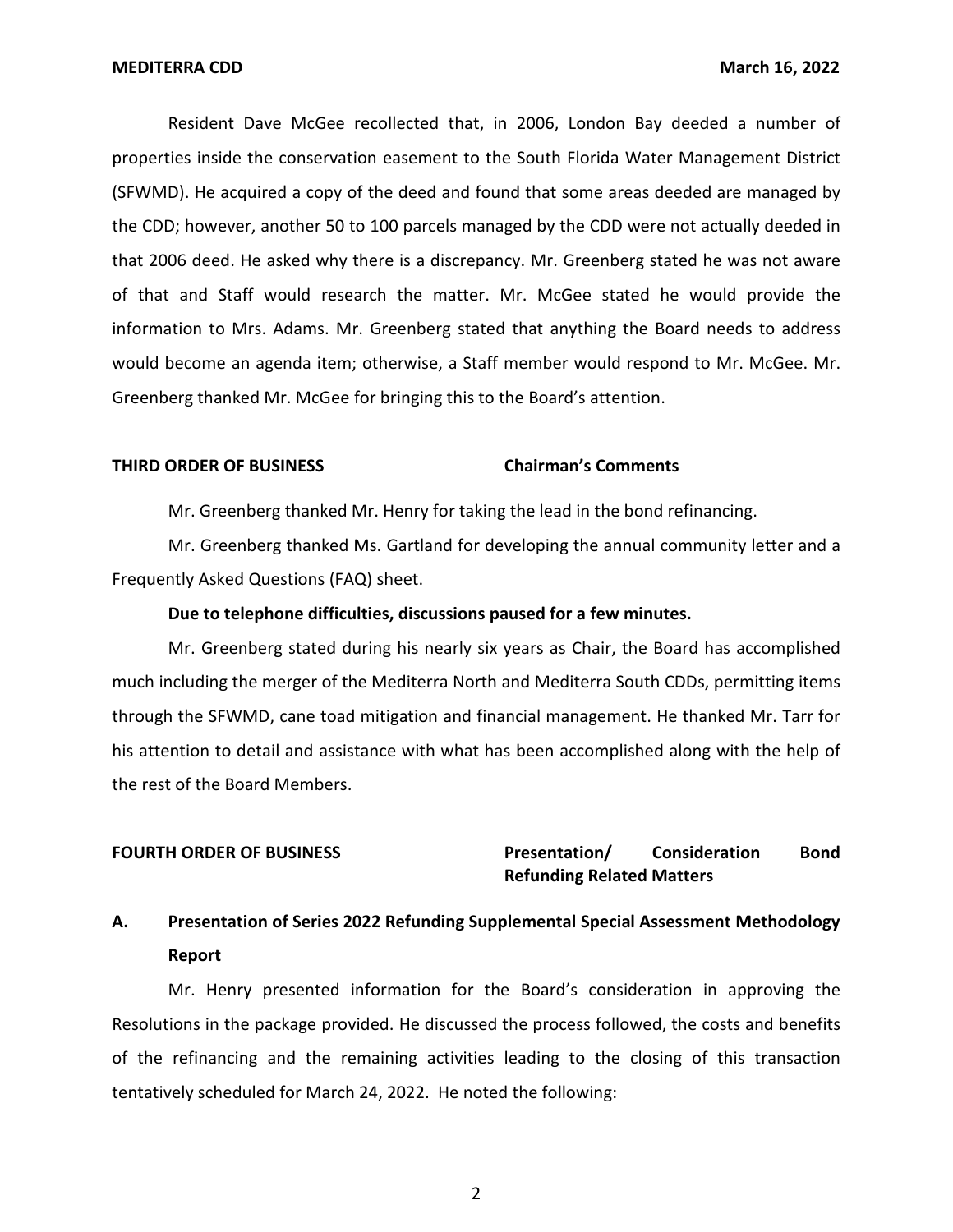$\triangleright$  The CDD would issue a \$7.053 million note to be purchased by Synovus Bank. The note and the CDD's available funds of \$1,751,438 would be used to defease the existing 2012 Capital Improvement Revenue Refinancing Bonds in the remaining principal amount of \$7.955 million plus \$199,463 of interest through the May 1, 2022 call date.

➢ The note would also fund the first principal payment of \$404,000 due on May 1, 2022.

 $\triangleright$  The first interest payment of \$84,632 will be due on November 1, 2022 and will carry the CDD through all the requirements of the new note through the end of the year.

➢ Expenses incurred in connection with the refinancing total \$161,343. Sources and uses of funds are summarized in the Refunding Summary that was disseminated separately to the Board this past week. The numbers are essentially the same as those presented at the February meeting.

 $\triangleright$  If approved today, the closing transaction is scheduled for March 24, 2022. The preclosing will be addressed later in the meeting.

 $\triangleright$  The closing must occur on or before March 31, 2022 in order to take advantage of the very favorable locked in interest rate that expires at that time.

 $\triangleright$  If approved, the pre-closing will involve execution of the required financing documents and those will be held in escrow pending any last-minute minor changes that might or could occur prior to the closing date. None of those potential changes are expected to be of any significance and will still be subject to review and approval of the Chair prior to releasing the financing documents from escrow.

 $\triangleright$  The final benefit numbers associated with the financing are included in the Refunding Summary sent to the Board and have not really changed since the February meeting.

➢ The benefits include a \$902,000 reduction in the stated interest rate of 300 basis points from 5.09% to 2.09%, a net present value savings of \$906,000 or 11.4%, and a reduction in the gross annual assessment from \$1.098 million to \$862,000, for a gross savings of over \$235,000.

 $\triangleright$  The remaining funds of \$649,975 that are available from the CDD will be used to pay the \$404,000 May 1, 2022 principal payment and the \$84,632 November 1, 2022 interest payment on the new note and the transaction-related expenses.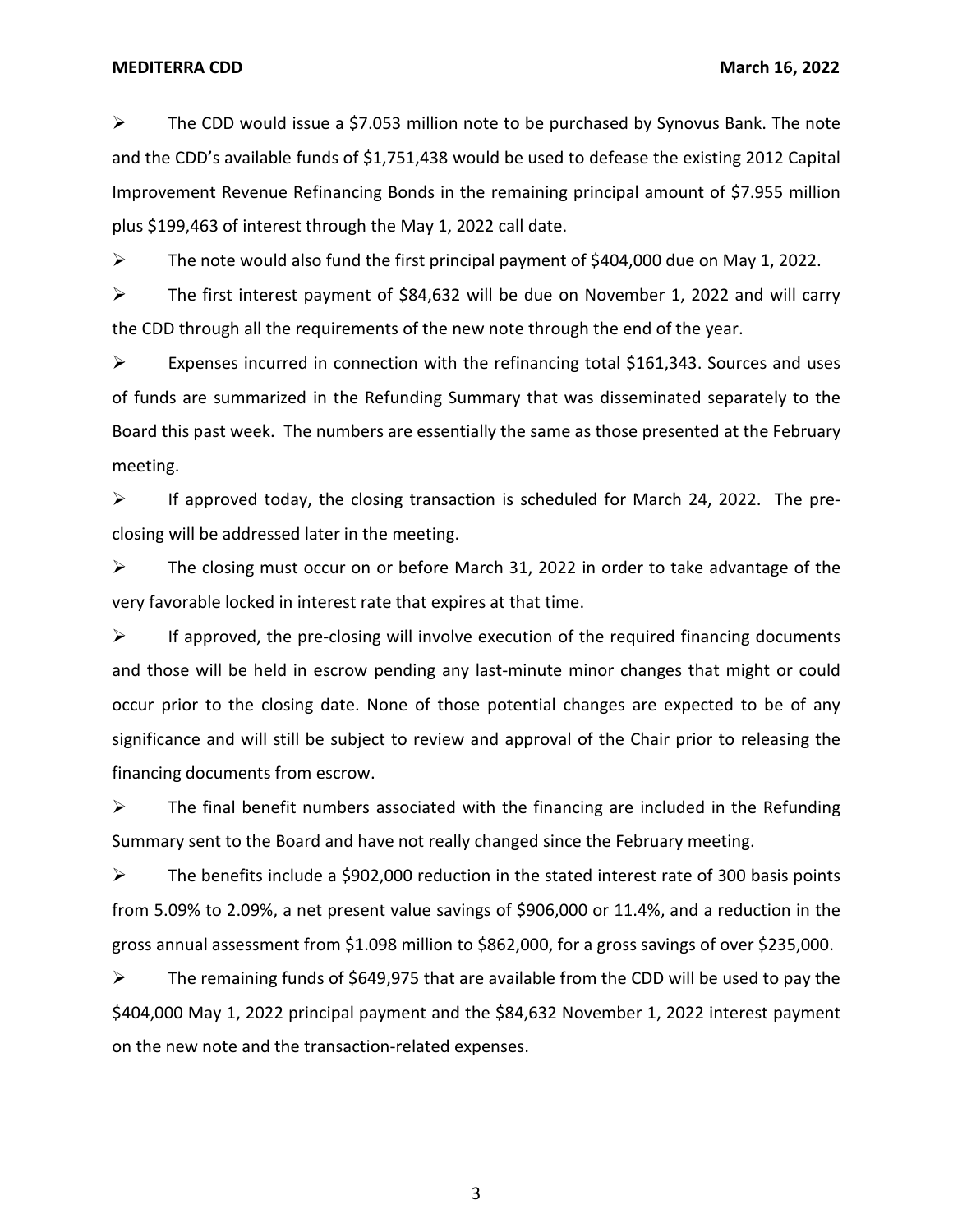$\triangleright$  The District Manager prepared a Special Assessment Methodology Report with a revision to the existing Supplemental Assessment Report dated May 5, 2012.

 $\triangleright$  The new Series 2022 Assessment Report proposes maintaining the same assessment apportionment as used in the 2012 Report.

➢ The annual savings per impacted property owner ranges from \$151 to \$649 per year. The variance is based on the type of housing and within each development as set forth in the 2012 Methodology, which has not changed.

Mr. Henry thanked Ms. Willson, Mr. Dame and Ms. Zare who were instrumental in securing the loan.

Mr. Greenberg stated another series of bonds will be addressed in 2023. The entire community will not benefit from this refinance but the east side will be dealt with next year. Although the gross amount of approximately \$160,000 for expenses sounds high, the Board negotiated the expenses down. He discussed the extra professional time and expenses since the bonds were sold on Wall Street and because it was a public offering and noted that the refinance is saving the community a lot of money this year and the same will happen next year. Interest rates have increased and based on the cost benefit analysis and potential penalties; the consensus was that it would not be beneficial to refinance the other part this year.

Mr. Tarr stated all the material discussed is on the CDD website. He expressed his opinion that it is all very well done and very well-written. He noted that the bonds related to the east side were previously refinanced. They were originally a 6.95% interest rate and were in different tranches; the current tranche is 4.125% up to 5%.

Ms. Wheeler stated the website is [www.MediterraCDD.net.](http://www.mediterracdd.net/)

 **District Capital Improvement Revenue Refunding Bonds, Series 2012 (the "Refunded Bonds"); Approving the Form of and Authorizing the Execution of a Sixth B. Consideration of Resolution 2022-03, Authorizing the Issuance of and Awarding the Sale of Its \$7,053,000 Principal Amount of Mediterra Community Development District Capital Improvement Revenue Refunding Note, Series 2022 to Synovus Bank for the Purpose of Refunding All of the Outstanding Mediterra Community Development Supplemental Trust Indenture and Appointing U.S. Bank Trust Company, National**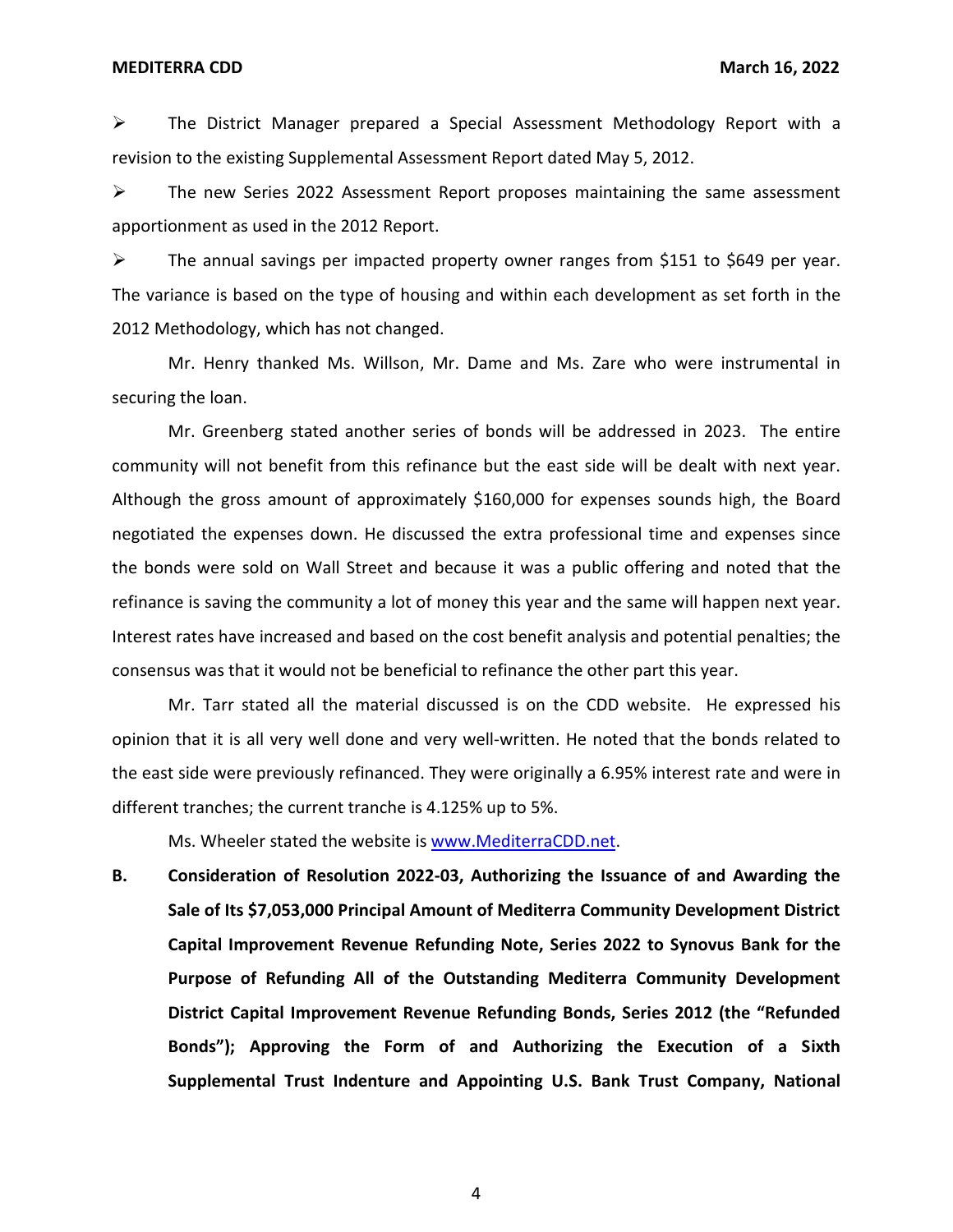**2022 Note; Designating Said 2022 Note as a "Qualified Tax-Exempt Obligation" Under Association, as Trustee, Bond Registrar and Paying Agent Thereunder; Approving the Form of Said 2022 Note; Calling the Refunded Bonds for Early Redemption; Approving the Form of and Authorizing the Execution and Delivery of an Escrow Deposit Agreement With U.S. Bank Trust Company, National Association, as Escrow Agent Thereunder; Authorizing Certain Officials of Mediterra Community Development District and Others to Take All Actions Required in Connection with the Issuance, Sale and Delivery of Said 2022 Note; Providing Certain Other Details with Respect to Said Section 265(b)(3)(B) of the Internal Revenue Code of 1986; and Providing an Effective Date** 

Mr. Greenberg presented Resolution 2022-03.

 **2012 (the "Refunded Bonds"); Approving the Form of and Authorizing the Note; Designating Said 2022 Note as a "Qualified Tax-Exempt Obligation" On MOTION by Mr. Henry and seconded by Ms. Gartland, with all in favor, Resolution 2022-03, Authorizing the Issuance of and Awarding the Sale of Its \$7,053,000 Principal Amount of Mediterra Community Development District Capital Improvement Revenue Refunding Note, Series 2022 to Synovus Bank for the Purpose of Refunding All of the Outstanding Mediterra Community Development District Capital Improvement Revenue Refunding Bonds, Series Execution of a Sixth Supplemental Trust Indenture and Appointing U.S. Bank Trust Company, National Association, as Trustee, Bond Registrar and Paying Agent Thereunder; Approving the Form of Said 2022 Note; Calling the Refunded Bonds for Early Redemption; Approving the Form of and Authorizing the Execution and Delivery of an Escrow Deposit Agreement With U.S. Bank Trust Company, National Association, as Escrow Agent Thereunder; Authorizing Certain Officials of Mediterra Community Development District and Others to Take All Actions Required in Connection with the Issuance, Sale and Delivery of Said 2022 Note; Providing Certain Other Details with Respect to Said 2022 Under Section 265(b)(3)(B) of the Internal Revenue Code of 1986; and Providing an Effective Date, was adopted.** 

 **Specific Terms of the District's Capital Improvement Revenue Refunding Note, Series C. Consideration of Resolution 2022-04, Making Certain Findings; Setting Forth the 2022; Confirming the Maximum Assessment Lien Securing the 2022 Note; Confirming**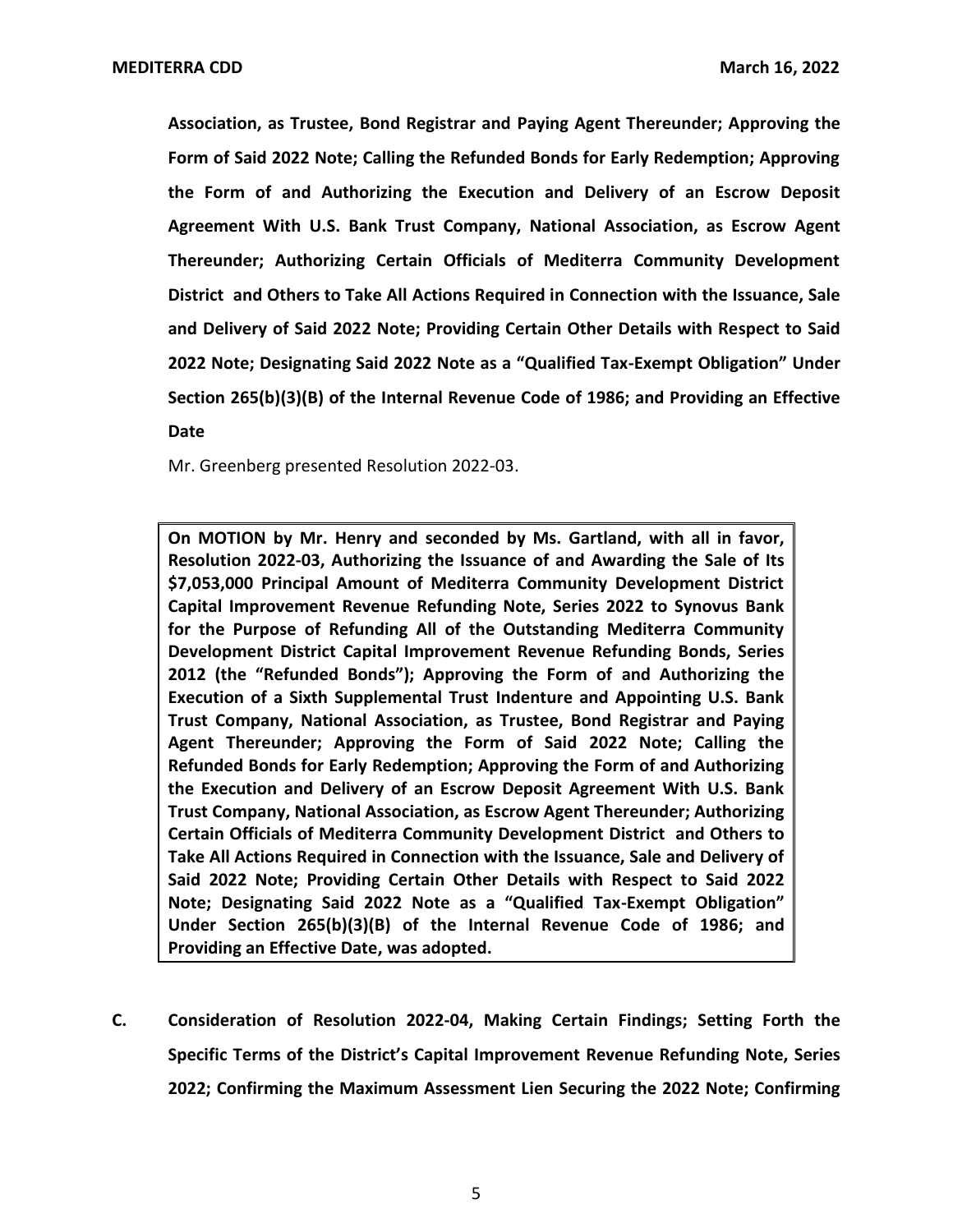**and Adopting a Supplemental Special Assessment Methodology Report; Confirming, Allocating and Authorizing the Collection of Special Assessments Securing the Series 2022 Note; Providing for the Supplement to the Improvement Lien Book; Providing for the Recording of a Notice of Special Assessments; Providing for Conflicts, Severability and an Effective Date** 

Mr. Greenberg presented Resolution 2022-04.

 **of the District's Capital Improvement Revenue Refunding Note, Series 2022; On MOTION by Mr. Tarr and seconded by Ms. Wheeler, with all in favor, Resolution 2022-04, Making Certain Findings; Setting Forth the Specific Terms Confirming the Maximum Assessment Lien Securing the 2022 Note; Confirming and Adopting a Supplemental Special Assessment Methodology Report; Confirming, Allocating and Authorizing the Collection of Special Assessments Securing the Series 2022 Note; Providing for the Supplement to the Improvement Lien Book; Providing for the Recording of a Notice of Special Assessments; Providing for Conflicts, Severability and an Effective Date, was adopted.** 

Mr. Greenberg commended Mr. Henry and the team for a job well done.

### **FIFTH ORDER OF BUSINESS Update: Google Analytics Report for Website Traffic**

Ms. Wheeler asked what the term "Unique Pageviews" refers to. Mr. Willis stated he visits the webpage regularly and is counted every time toward the total views. The first visit to the page is counted as a "Unique" pageview. Ms. Wheeler felt that 194 first-time visitors is a high number.

Mr. Tarr asked who are considered "New Users". Mr. Willis stated the category seemed repetitive and he would clarify how the number is derived. Mr. Greenberg stated it seemed like only 1% to 3% of the community visit the website. Mrs. Adams stated she is on the website every day.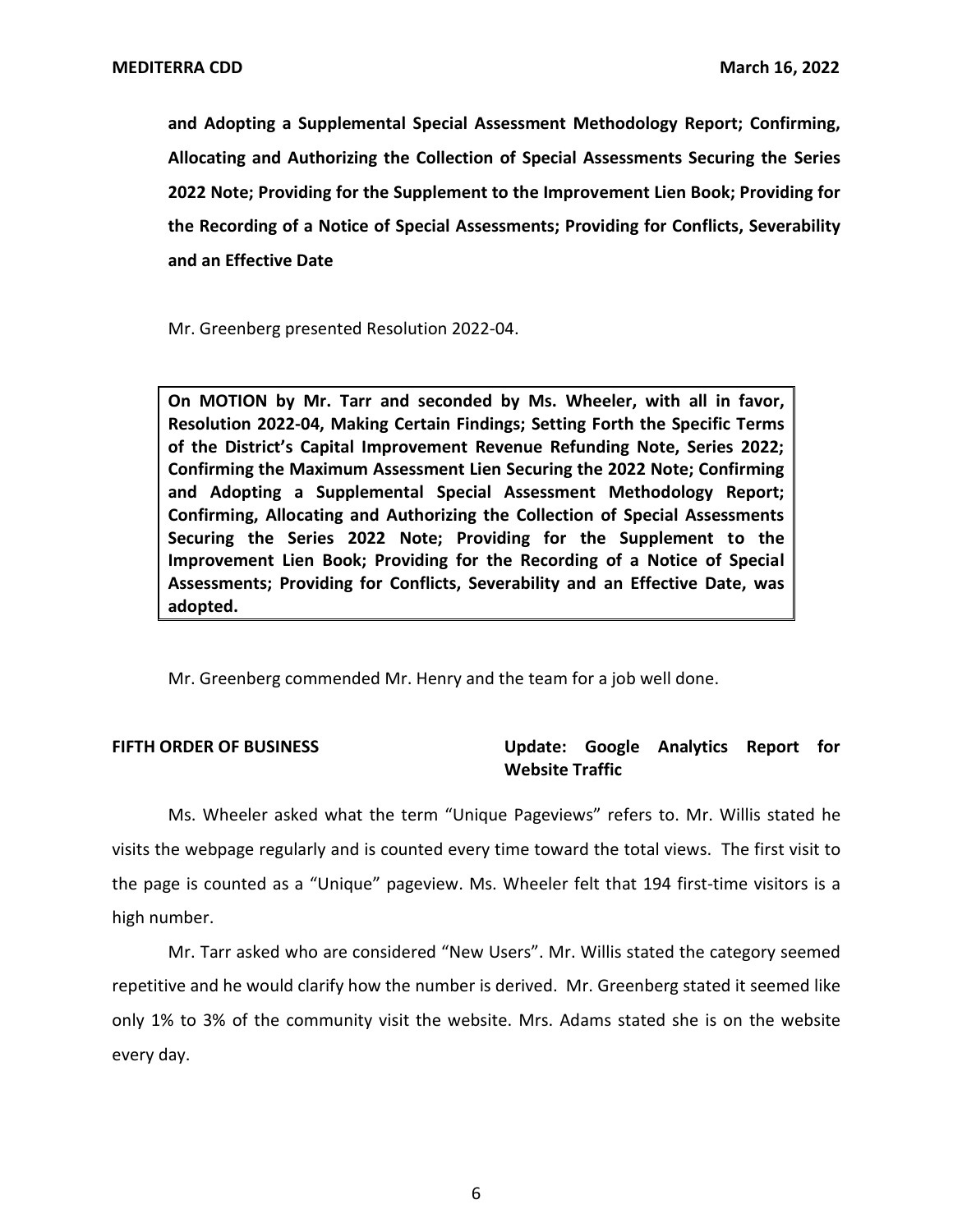Ms. Wheeler asked for the meaning of "Bounce Rate". Mr. Willis was not sure but he would find out.

Mr. Greenberg stated from a macro perspective the data tells him that very few people who live in the community use the website. He felt that the Board needs to fix the website or accept the fact that residents do not care about the CDD.

Ms. Wheeler voiced her opinion that all CDD communications should include the website address. The consensus was that this is already being done but many residents do not read communications or show much interest in the CDD's operations. Mr. Greenberg expressed his opinion that residents are primarily interested in CDD operations that involve cane toads, fire and flooding.

### **SIXTH ORDER OF BUSINESS Discussion: Time Change for Summer Meetings to Afternoon**

Mr. Greenberg stated his support for moving meetings to the afternoon.

Ms. Gartland stated she might not be able to attend the June meeting.

**On MOTION by Ms. Gartland and seconded by Mr. Henry, with all in favor, tabling this discussion to the April meeting, was approved.** 

## **SEVENTH ORDER OF BUSINESS Acceptance of Unaudited Financial Statements as of January 31, 2022**

Mr. Greenberg presented the Unaudited Financial Statements as of January 31, 2022. The financials were accepted.

#### **EIGHTH ORDER OF BUSINESS Approval of Minutes**

Mr. Greenberg presented the following Meeting Minutes:

#### **A. January 19, 2022 Regular Meeting**

The following changes were made:

Line 39: Change "report" to "Fire Prevention e-blast"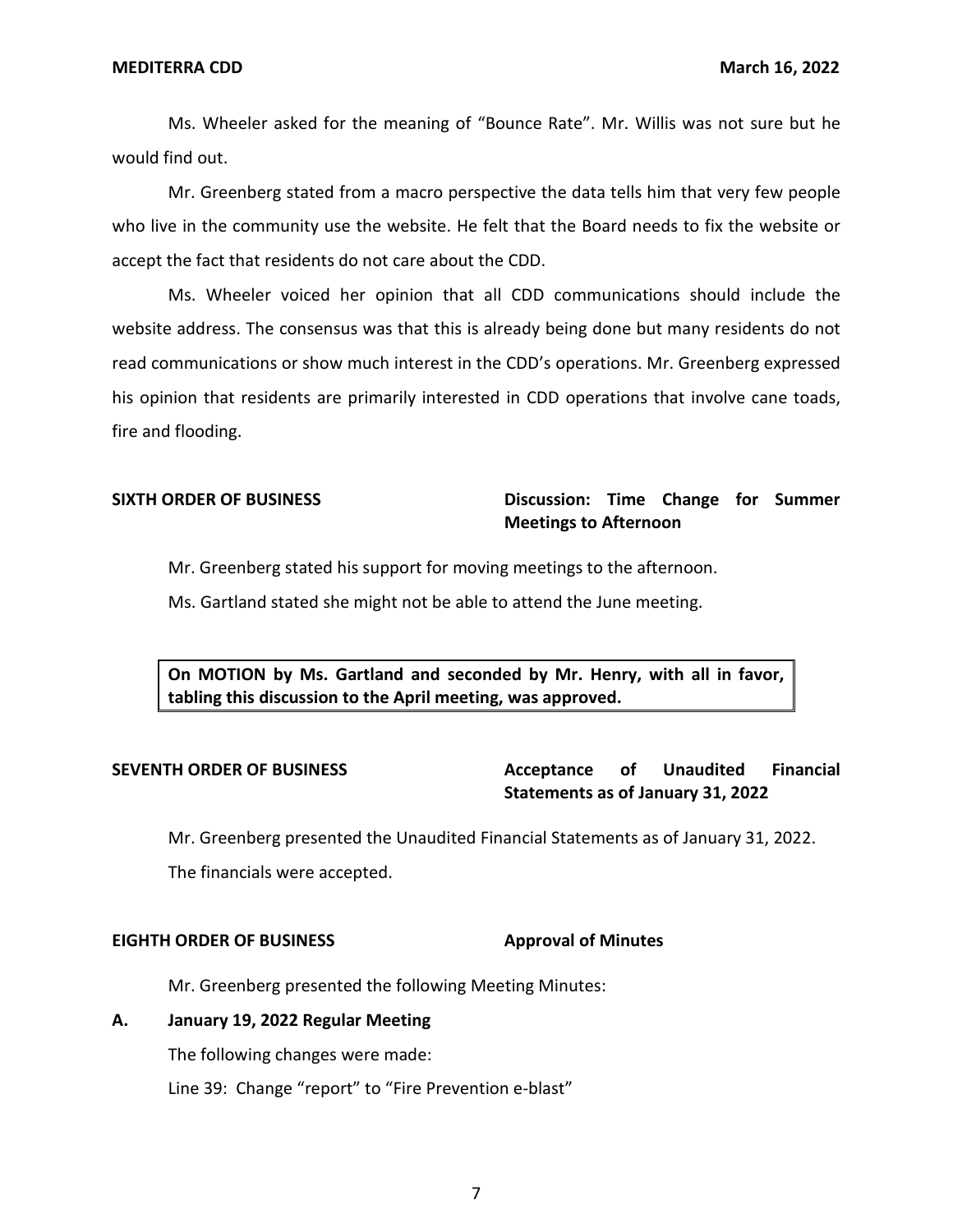Line 70: Change "two" to "one"

Line 51: Insert a comma after "banks"

**On MOTION by Mr. Henry and seconded by Ms. Wheeler, with all in favor, the January 19, 2022 Regular Meeting Minutes, as amended, were approved.** 

### **B. February 10, 2022 Regular Meeting**

**On MOTION by Mr. Tarr and seconded by Ms. Gartland, with all in favor, the February 10, 2022 Regular Meeting Minutes, as presented, were approved.** 

#### **NINTH ORDER OF BUSINESS** Staff Reports

#### **A. District Counsel:** *Kutak Rock LLP*

Ms. Willson stated it was a pleasure working with Mr. Henry on the financing and he expedited the process wonderfully.

Mr. Greenberg stated Ms. Willson and Mr. Johnson are now with Kutak Rock LLP and he executed the necessary documents to engage them as District Counsel.

### **B. District Engineer:** *Johnson Engineering, Inc.*

### • **Update: Maintenance for East Ditch Along Imperial Golf Estates**

Mr. Tilton stated the County was contacted some time ago about maintenance and the County thought the CDD is responsible for maintenance. When the SFWMD permit was received that was not discussed so it is still a gray area. The County recently contacted the CDD because the County recognized that it will need to start Operation & Maintenance (O&M) to serve the roadway.

Mrs. Adams stated she spoke with Mr. Jerry Curbs, Collier County Director of Road Maintenance. Mr. Curbs advised her that many years ago the Developer was obligated by the SFWMD to maintain the area they call "the wet ditch" and he believed there is permit documentation that Mediterra is required to maintain the area. Mr. Curbs would research the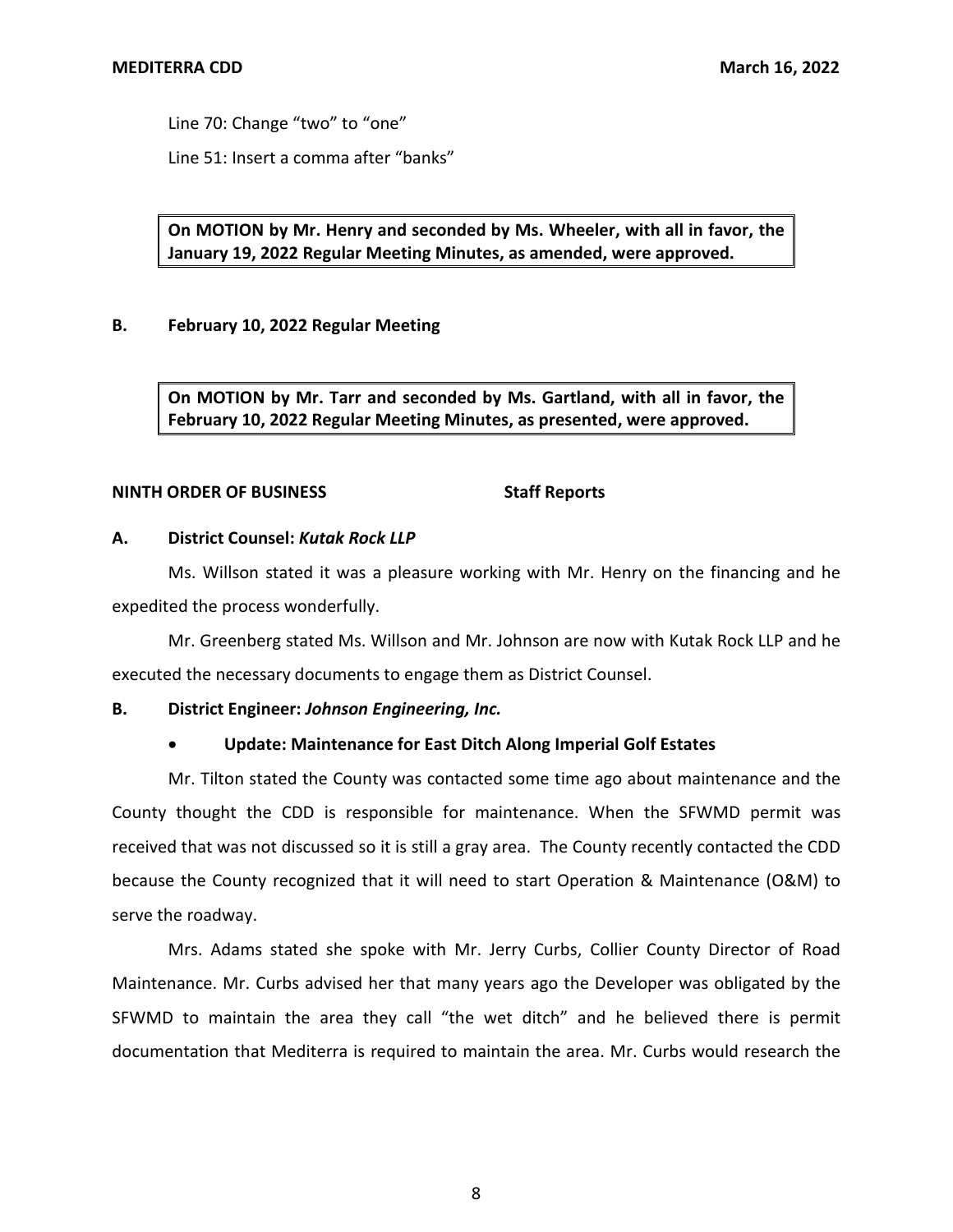matter and advise Mrs. Adams of his findings. Mr. Greenberg asked for this to be added to the agenda as an "Old Business" item.

#### **C. District Manager:** *Wrathell, Hunt and Associates, LLC*

#### • **NEXT MEETING DATE: April 20, 2022 at 3:00 p.m.**

#### o **QUORUM CHECK**

The next meeting would be held on April 20, 2022.

#### **D. Operations Manager:** *Wrathell, Hunt and Associates, LLC*

#### • **Key Activity Dates**

The March Key Activity Dates Report was included for informational purposes and would be updated as needed. Mrs. Adams reported the following:

 $\triangleright$  Spikerush on Lakes 71 and 72 was sprayed. Lake 74 was also sprayed to ensure that certain areas are no more than 15' from lakes edge as required by the specifications.

 $\triangleright$  MRI's inspection report was received on Thursday and clarification of several items is needed. This item would be included on the April agenda.

Regarding the MRI report, Mr. Tarr recalled discussion at a previous meeting and asked if the pipe that runs from the golf course was determined to be a CDD pipe. Mrs. Adams stated the pipe was inspected but ownership and responsibility were not yet determined. Mr. Greenberg did not think there would be much pushback from the Board if the CDD decides to take over the responsibility. Mr. Greenberg stated he wants a definitive answer because he wants the easement in place if it is necessary to dig up the golf course.

Mrs. Adams stated the inspection report showed five of the ten pipes are 25% to 65% clogged. Mr. Greenberg suggested the CDD have them cleaned and notify The Club that the CDD would clean them even though ownership is not determined yet and that they would work something out so the CDD maintains it. He voiced his opinion that an easement is required and stated that he did not want to tear up the golf course and risk a pipe collapse without an easement. Mr. Tarr felt that the real question is how to get to it. Mr. Greenberg stated that is why an easement is needed and added that he does not want the CDD to be responsible for repairing the golf course. This item would be included on the next agenda.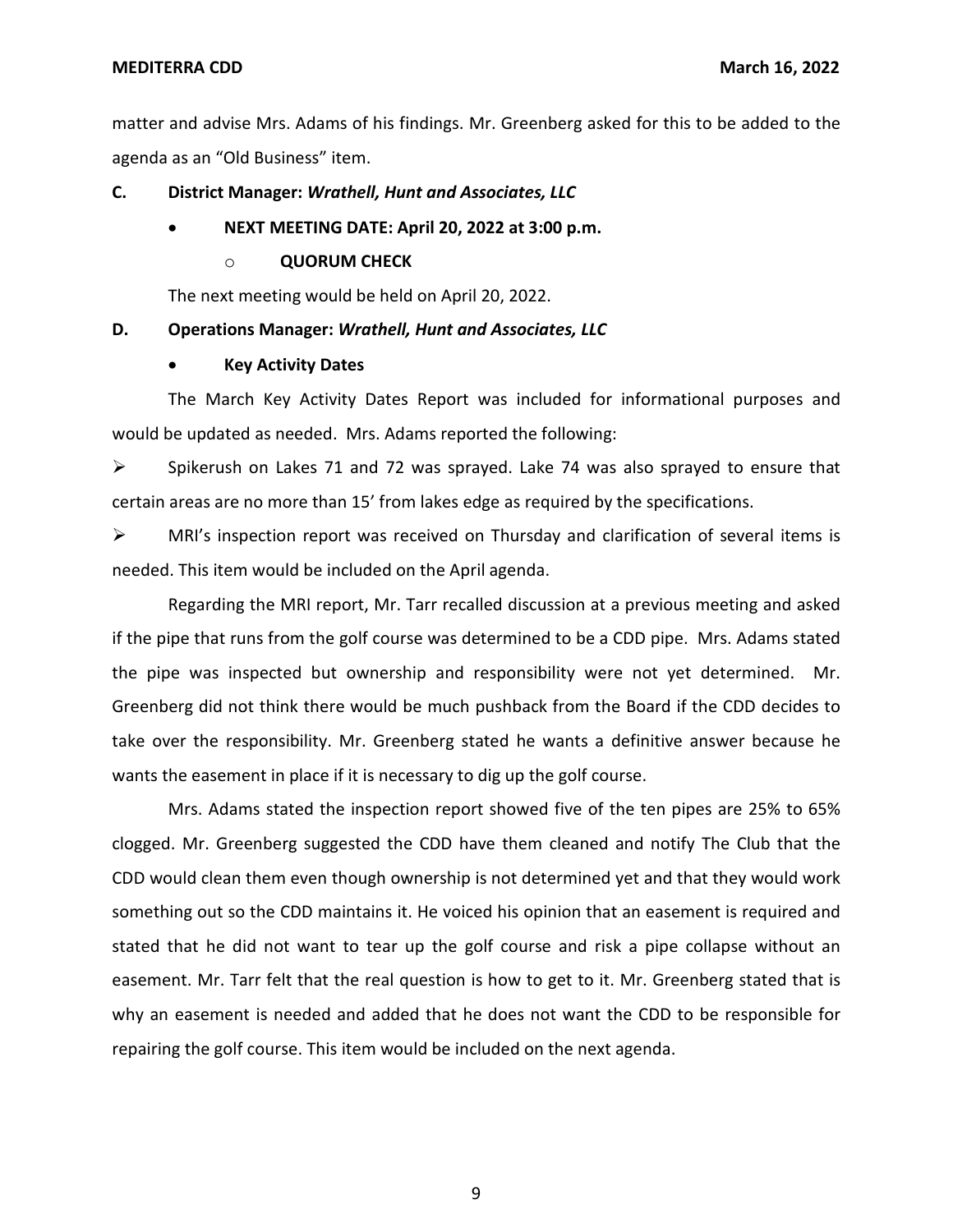Mr. Greenberg asked if anyone had questions about the deer documentation emailed to the Board. Mr. Tarr stated the deer topic would be included on the next agenda.

Mrs. Adams asked if everybody received the updated map and progress report related to the fire reduction program that was emailed today. One-quarter of the community is done and the contractor's deadline is May 13, 2022. Ms. Wheeler recalled discussion at the last meeting about who will be inspecting it. Mrs. Adams stated the Engineers would inspect to ensure things are being done properly. Mr. Greenberg stated his assumption that Mr. Tilton would have advised if there was an issue. Mr. Tilton nodded affirmatively. Mr. Tarr stated Mr. Irvin, the former supervisor of the tree crew, did an excellent job on the first section and his replacement has experience but is an inside staff member.

Mrs. Adams stated she emailed the County employee whose crew is creating an extension on Veterans Parkway to cover CDD outfall structures Cocoa 1 and Cocoa 2. Mr. Tarr noted that those are the CDD's two main Collier County outflows and asked if they are not functioning. Mrs. Adams stated they are functioning but MRI notified her that dirt piled on top of them needs to be removed. Mr. Tarr asked if Mr. Tilton needs to inspect it. The consensus was that he does not need to inspect. Mrs. Adams stated she would send a picture to Mr. Tarr.

Regarding the "Laptop @ MCA" item, she was advised that the webmaster is reviewing all items to ensure ADA compliance and the items should be on the website soon.

Ms. Wheeler asked about canna lily cut backs. Mrs. Adams stated it was not necessary.

Mr. Henry asked for the Key Dates related to the indenture be added to the Key Activity Dates document. Mr. Greenberg asked Ms. Willson to make sure this is done.

#### **TENTH ORDER OF BUSINESS** Action/Agenda or Completed Items

Regarding Item 4, Mrs. Adams stated she was advised by SOLitude that notifying her of all aeration repair notices sent to RCS was overlooked as its employees thought the repair was already completed. Progress is now being made.

#### **ELEVENTH ORDER OF BUSINESS Old Business**

• **Continued Discussion: Lake 62 Aeration Equipment**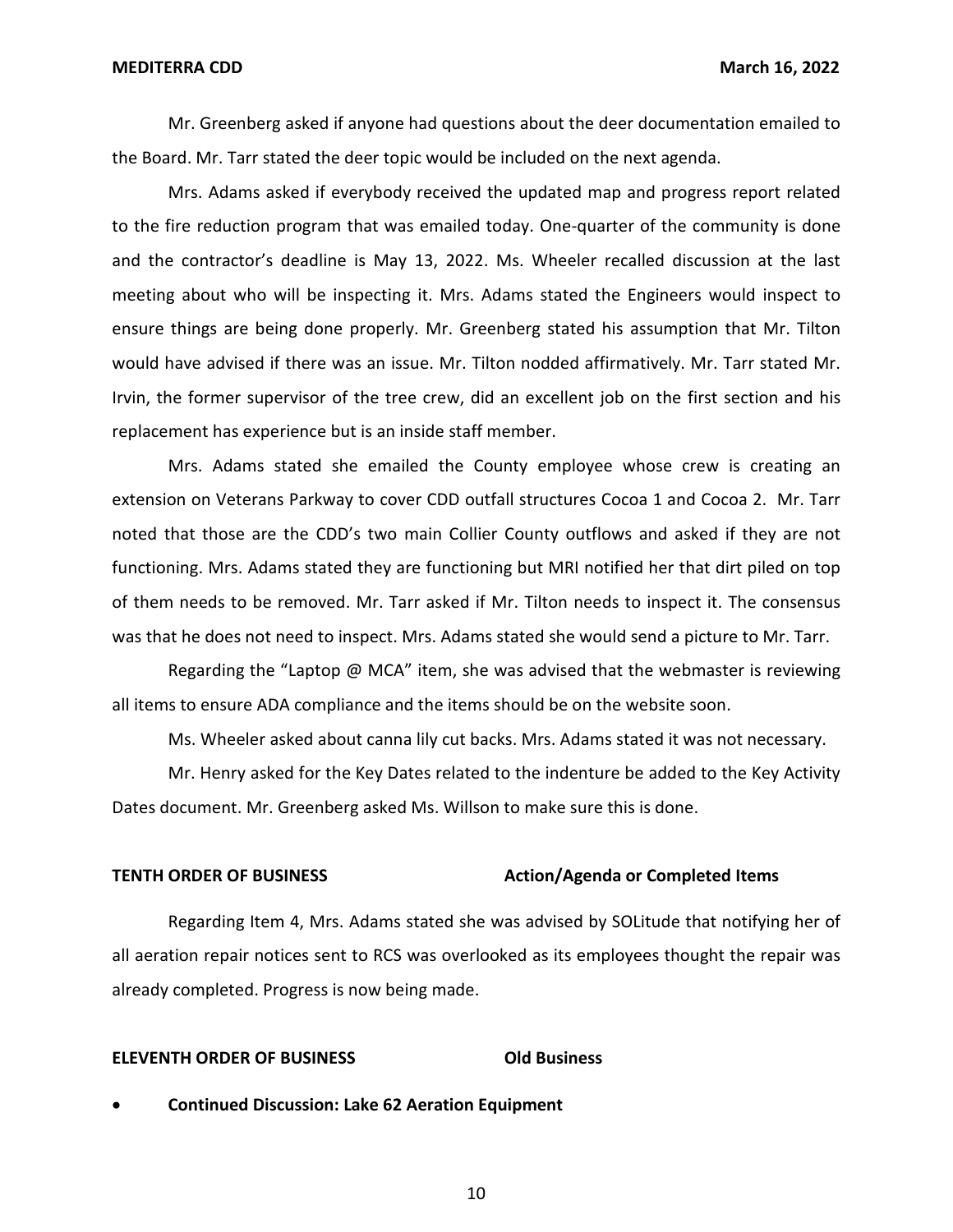Mrs. Adams stated a field review was conducted on February 24 and all readings and decibel readings were way below the thresholds. The resident advised her that sound is not the problem; rather, the resident hears vibration at night. On Monday, SOLitude installed more insulation, soundproofing on the interior side of the wall, and equipment pads to raise the equipment off the ground. She would call the resident this week to provide an update.

Mr. Greenberg asked Staff to wait until Mrs. Adams speaks with the resident to see if the problem is resolved; if resolved Mr. Adams would be advised and the item would be taken off the agenda.

Mr. Tarr recalled that an aerator report was given at the last meeting and asked Mrs. Adams if she is still receiving the report. Mrs. Adams stated the report is done monthly and she did not receive the February report yet. Mr. Tarr asked if she is receiving new reports of bad aerators. Mrs. Adams stated aerators that are not functioning are on the list. Mr. Greenberg stated Staff can deal with operational matters. He noted that the Board established and approved a process and the Board should only be notified if there is a resident complaint or similar issue. Mr. Tarr voiced his opinion that SOLitude should submit reports to the Board on a timelier basis. Mr. Greenberg expressed his opinion that this is Staff's problem if it becomes a consistent problem, it would come back to the Board. Mr. Tarr stated the reports are great but he would just like them to be delivered in a timely manner.

#### ▪ **ANNUAL COMMUNITY NEWSLETTER AND FAQ SHEET**

#### **This item was an addition to the agenda.**

Mr. Greenberg asked each Supervisor to comment on the annual newsletter to the community and the FAQ sheet that would be considered today.

Mr. Tarr asked if the CDD's District Office is in Boca Raton or at Mr. Adams' office in Bonita Springs. Mr. Adams stated the CDD's Registered Office is in Boca Raton and the Office of Local Records is in Bonita Springs. Mr. Tarr thought that the CDD has sometimes used Bonita Springs and sometimes Boca Raton and asked which is the appropriate office to use. Mr. Adams stated, in this case, it would be the Boca Raton office address.

Mr. Tarr wanted clarification of the Page 2 statement "you will see the result of the refinance on your next property tax bill." Mr. Greenberg stated it must be clear that this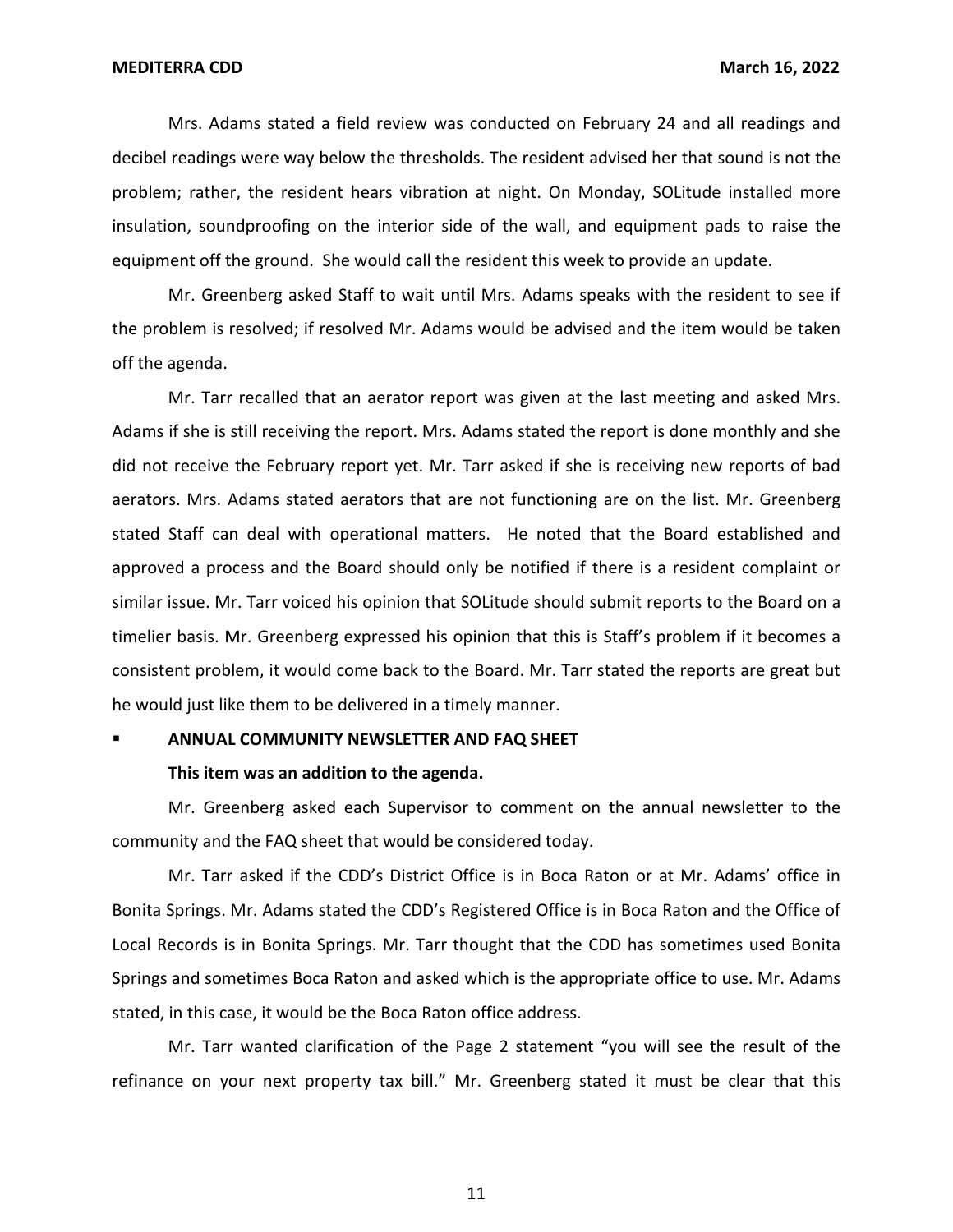refinance is related to only the west side and next year it will be for the east side. Mr. Henry stated he would re-word that statement.

Mr. Tarr read the statement, "If you wish to be considered for a seat on the Board in the future, please contact me or the Supervisors or the District Staff." Mr. Greenberg stated the intent is to solicit people to run for the Board and he asked for that to be included because he wants people to run. He noted that he is not running again. Mr. Tarr pointed out that the process is not like the MCA since the CDD Board Members do not consider candidates.

Mr. Greenberg stated the following change would be made:

Change "If you wish to be considered for a seat" to "If you have an interest in serving on the Board"

Ms. Wheeler wanted the CDD website address to be included.

Page 2: Mr. Henry suggested changing the Synovus loan amount and the line above. He would submit revisions to Ms. Gartland. Mr. Tarr and Mr. Greenberg discussed the revision. Mr. Greenberg stated the following change would be made:

Change "6,300" to "over 6,300"

Ms. Gartland asked if she could send a list of revisions to Mr. Adams. Mr. Adams stated Staff would make the revisions. Ms. Gartland asked for the revisions to be done in a timely manner so the newsletter can go out. Mr. Greenberg stated Ms. Gartland would send the final draft and Mr. Tarr would proofread it and send it to Mr. Greenberg so it can then go out.

#### **Supervisors' Requests TWELFTH ORDER OF BUSINESS**

Ms. Gartland recalled discussion at the last meeting about wells owned by The Club. She pulled the permits and asked for the Board to receive a briefing about how they work. Mr. Greenberg stated they are not the CDD's wells. Mr. Adams stated there were seven wells and a map with their locations. Ms. Gartland stated her understanding that the water comes out of the lakes and the wells are pumped into the lakes. Mr. Adams stated that is correct.

Mr. Tilton stated the rate is 1:1. If there is overflow in the wet season water is not required to be pumped in. If a gallon is pumped out of the pond, up to one gallon can be pumped back in but additional water cannot be pumped in to address evaporation or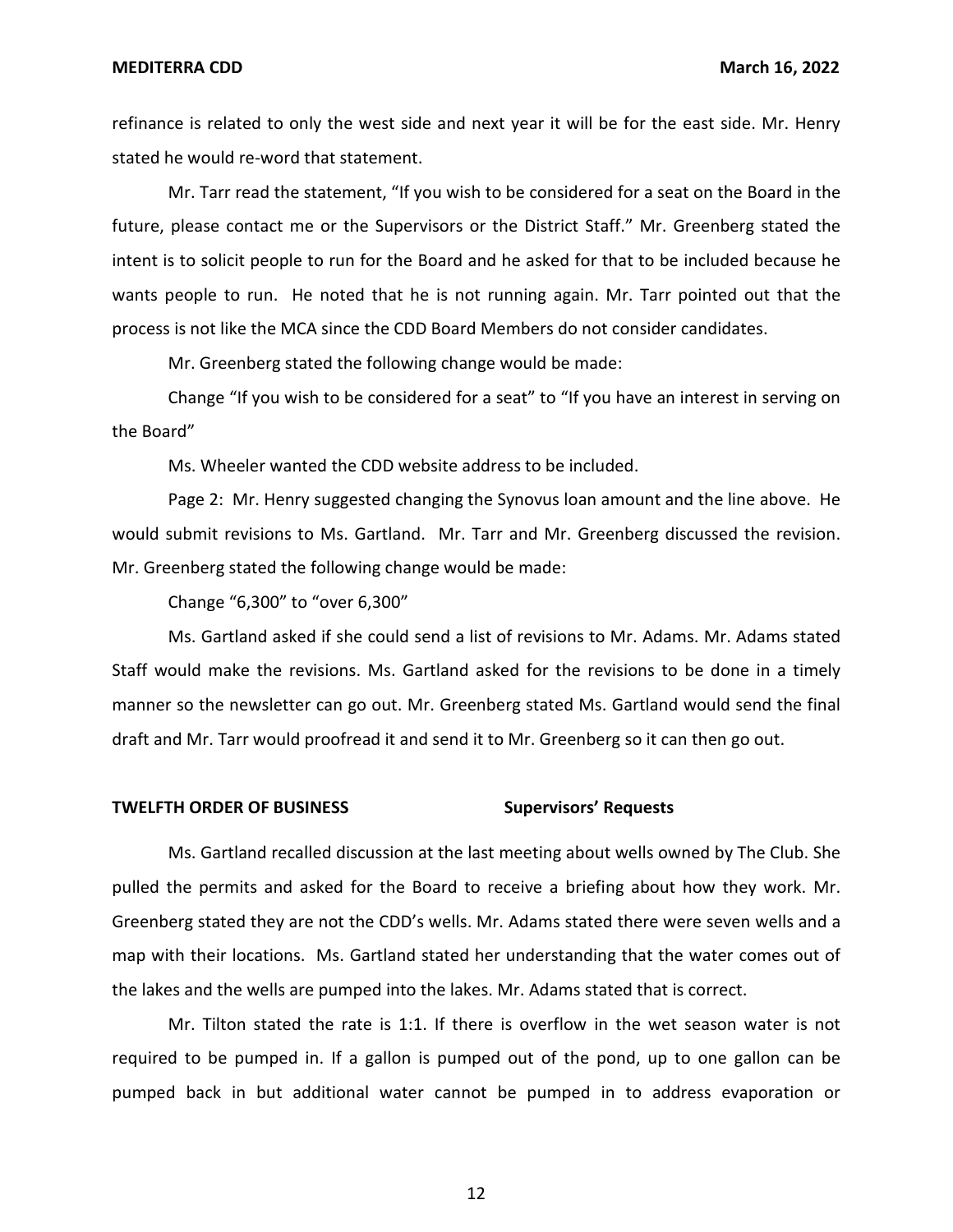aesthetics. Ms. Gartland asked if anybody checks these numbers. Mr. Adams stated that reports are filed every month. Mr. Tilton stated he does not look at the reports because the CDD is not the responsible party but he can look it up or she can look it up online; readings are generally taken monthly and reported quarterly, as mandated.

Mr. Tarr stated there was initially an issue of saline content because some wells went into saltier water. Mr. Adams stated those were deeper wells. Mr. Tarr stated The Club did not want to use those wells unless they had to. He asked who monitors the saline content. Mr. Tilton stated any need to monitor is put on the user; therefore, RCS, as the permittee, would be required to monitor. Mr. Tarr believed that The Club was pumping so its Consumptive Use permit would govern. Mr. Adams stated The Club has one or two wells and one well is within Porta Vecchio. Mr. Tarr asked if the CDD knows the saline level in the Monterosso lake. Mr. Greenberg stated the only way the CDD would know is if it flows into another one of the CDD's ponds and it affects the salinity. Mr. Tarr stated The Club is pumping into the Monterosso lake. Mr. Adams stated withdrawal activities are permitted through SFWMD, monitored through the monthly testing and quarterly reporting and the information is available on the website and included in the RCS quarterly Consumptive Use Report. Mr. Greenberg stated the CDD never had an issue with salinity and the grass on the golf course is immune to salt water.

Mr. Tarr recalled a complaint about a sewage smell by Monterosso and stated that he smelled it when driving by that area the other day. Mr. Adams stated the sulfur odor is due to the shallow water table. Regarding possible causes, Mr. Greenberg stated the rain level is 3" below normal. Mr. Tarr asked if RCS is pumping. Mr. Adams stated RCS should be shown on the map which does not give perfect GPS coordinates but gives a general idea of location. Mr. Greenberg was not sure if the CDD can do anything about the issue.

Ms. Gartland recalled asking Mr. Adams about the possibility of installing bird boxes on the preserve side behind Calabria. As this is behind her home, she suggested the Board discuss the matter at the next meeting, when she is not there. Mr. Greenberg asked if she spoke with her HOA Board. Ms. Gartland stated it is all CDD property. Mr. Greenberg believed there is a certain amount of property between the end of Ms. Gartland's lanai and the preserve. Ms. Gartland stated it is all grass. She would like to put bird boxes on the trees like on the golf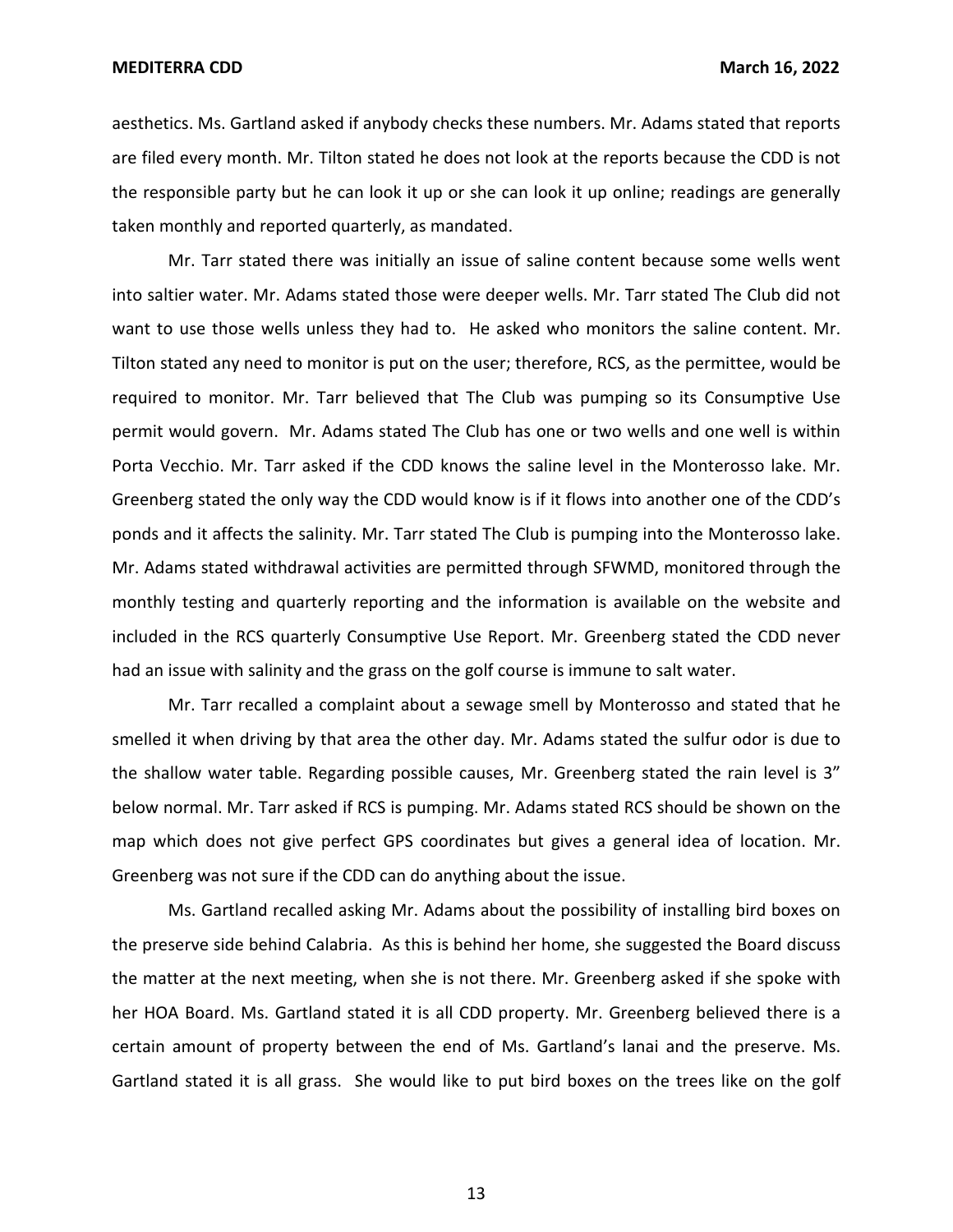course. Mr. Greenberg stated it is within the CDD's permit and disclosed that he owns a unit in Calabria as well but that should not affect anything said.

Mr. Tilton stated while bird boxes are not specifically excluded, they are not included in any allowance. If the conservation easement document is strictly read, the CDD is not supposed to put any additions within it and bird boxes could be considered an addition. To make a determination a general question could be asked without mentioning the community's name.

Mr. Greenberg suggested Mr. Tilton ask the question generally and put this item on the agenda.

Ms. Gartland stated the area is not behind Mr. Greenberg's unit. Mr. Greenberg stated that is not a concern of his but it might concern other residents who live there and residents in other communities in Mediterra who want to do other similar things. He asked about the impact of setting precedent and if this would open the door to potential issues. Ms. Gartland stated she wants the Board to make a decision and she does not want to be part of the discussion. Mr. Greenberg stated that is why he disclosed that he also owns a unit there.

Mr. Tarr stated the MCA received a report of somebody creating a beach area at their single-family house. In his capacity as Vice Chair of the Architectural Committee, he inspected the area with Ms. Elaine Turner, the Chair of the Architectural Committee. He indicated a homeowner created a sand trap on their property to match the sand trap on the golf course and their neighbors copied it and installed beach chairs and a surfboard. Mr. Greenberg stated if it is on CDD property it should be addressed. Mr. Tarr believed it is on CDD property. Mr. Greenberg asked Staff to inspect the area and advise accordingly.

#### **TWELFTH ORDER OF BUSINESS Public Comments** *(3 minutes)*

A member of the public noted that the 10-year Treasury Rate is 2.17% and voiced their opinion that the Board did a great job.

#### FOURTEENTH ORDER OF BUSINESS Series 2022 Note Pre-Closing Items

Mr. Dame stated at the bond pre-closing numerous documents would be signed by the Chair and the District Manager. He welcomed all to stay and noted that this is an agenda item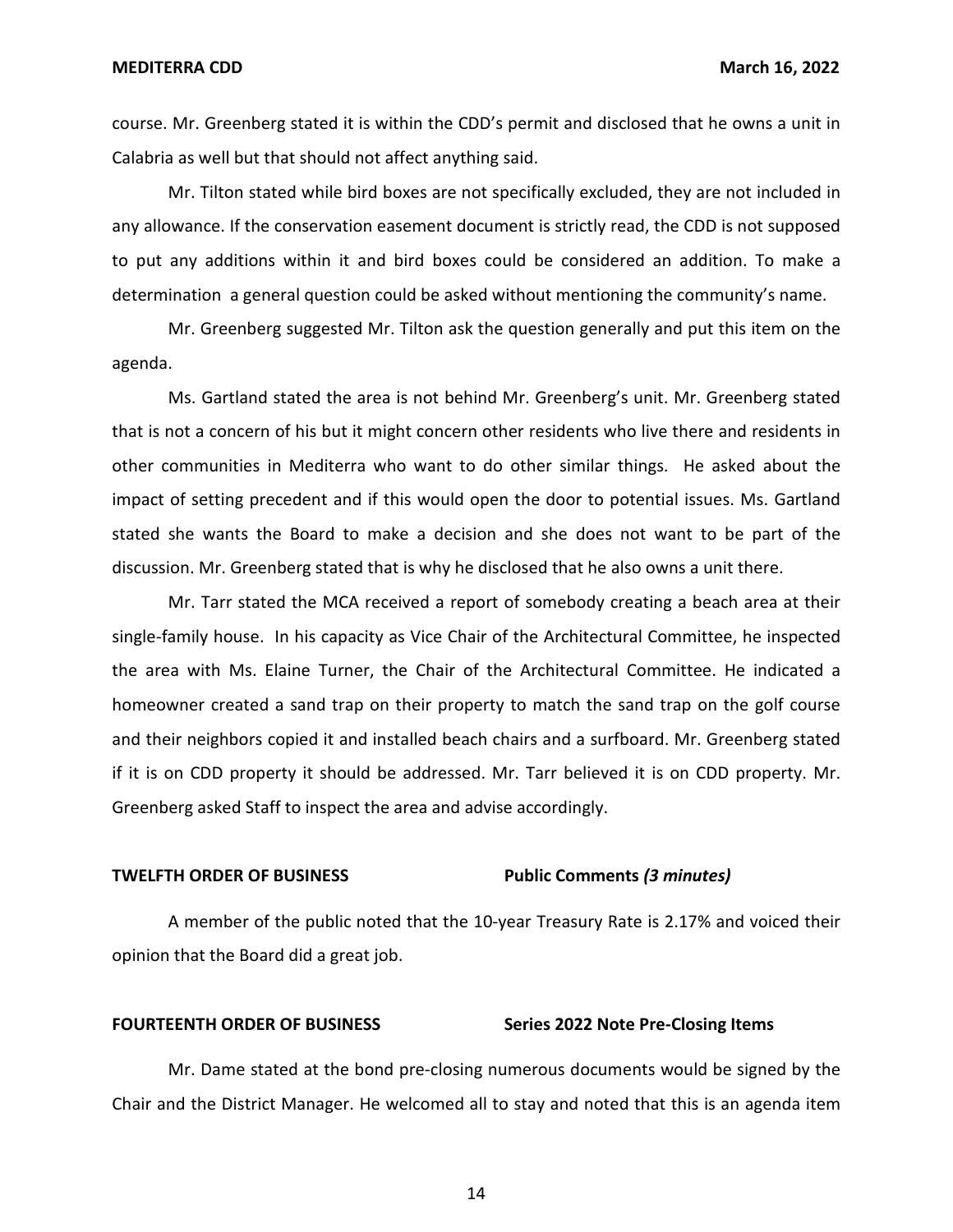so a quorum is needed. This was being discussed during a CDD Board meeting to allow for questions. Mr. Greenberg stated the loan was already approved and in doing so he was authorized to take the necessary steps to effect it. He and Mr. Adams can execute documents.

Ms. Willson stated, as Mr. Henry took the lead in the financing, the Board Members should ask their questions during the signing process and discuss it now since they cannot discuss anything outside of a Board meeting.

Mr. Henry asked Ms. Willson to remain on the call during the sign off process. Ms. Willson stated that she and Ms. Zare would remain on the call.

Mr. Dame presented the documents pertaining to the Series 2022 Note Pre-Closing and explained the purpose of each document as it was presented for signature.

#### **FIFTEENTH ORDER OF BUSINESS Adjournment**

There being nothing further to discuss, the meeting adjourned.

**On MOTION by Ms. Gartland and seconded by Mr. Henry, with all in favor, the meeting adjourned at 4:21 p.m.** 

### [SIGNATURES APPEAR ON THE FOLLOWING PAGE]